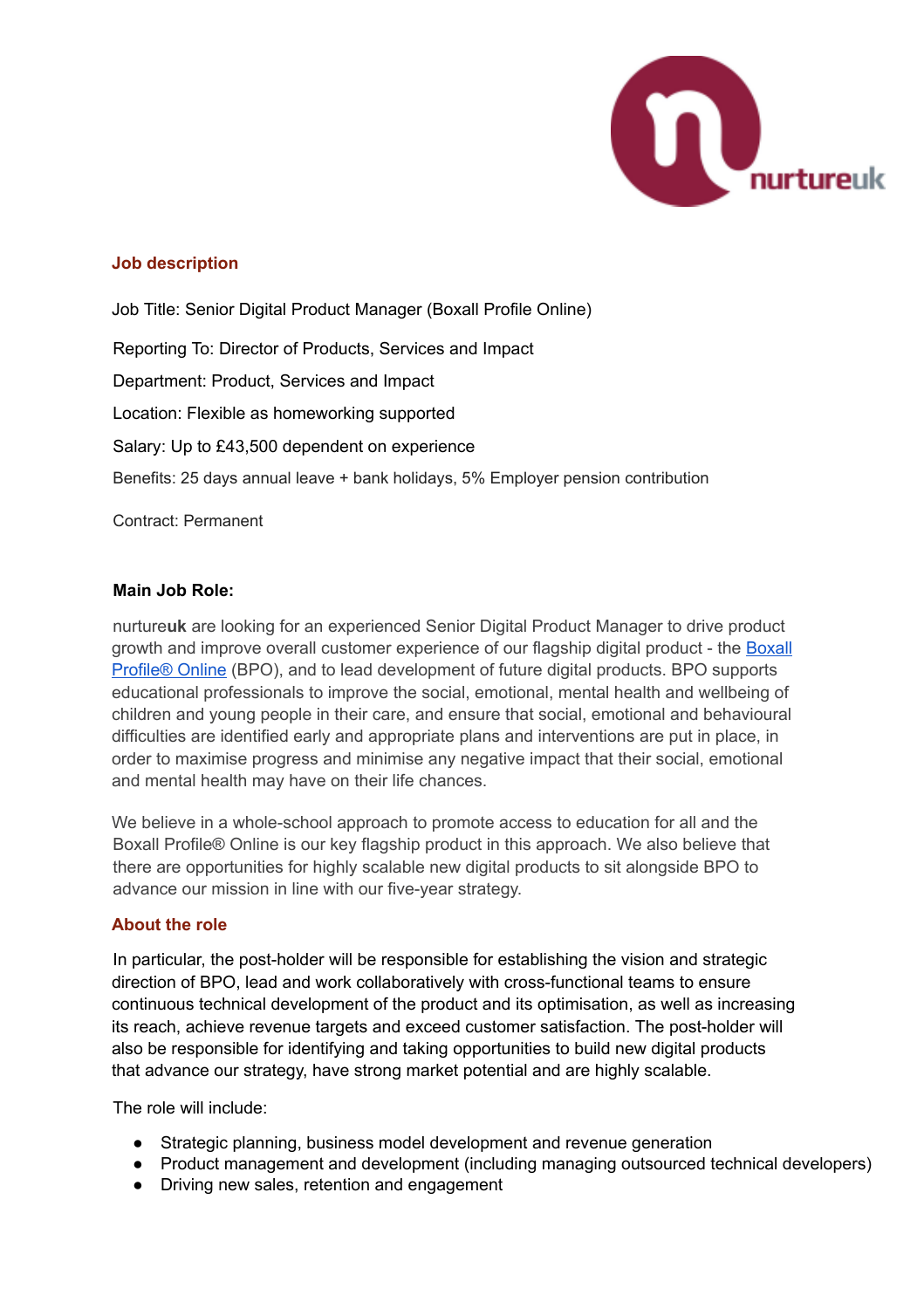- New product development
- Market, user and audience research
- Budget responsibility

### **Main Duties:**

The elements listed below are not intended to be an exhaustive detail of all duties and responsibilities of the role and the post-holder will be expected to carry out any other reasonable duties that are consistent with the skills, abilities and position of the role.

### **Strategic planning, business model development and revenue generation**

- Reporting to the Director of Products, Services and Impact, the Senior Product Manager will develop a five-year roadmap for BPO to support growth in reach, income and impact, in support of the charity's strategic plans
- Drive a plan to identify, develop and maximise market opportunities for the product, to achieve high growth and strong margins
- Collaborate with specialists across the charity to develop and drive clearly defined value propositions, segmented so they are attractive to customers with different needs
- Work with the Business Development unit to apply for and secure potential funding for development and rollout potential for Boxall Profile® Online
- Create long and short-term product sales forecasts and analysis, and regular KPI updates, and report to CEO and Board of Trustees

### **Driving new sales, retention and engagement**

- Coordinate with the Marketing and Communications department to plan and execute marketing, sales and engagement activities to ensure wider reach, brand recognition and usage of BPO
- Plan and execute robust acquisition and retention strategies to ensure the long-term use of the BPO and monthly revenue targets
- Coordinate with the Business Development and Programmes teams to ensure BPO is central to large-scale programmes
- Create promotion plans to ensure the wider profile of new features and product development Drive appropriate levels of engagement through close work with the Marketing and Communications and Customer Support teams
- Determine product pricing based on market research, development costs and anticipated demand

#### **Product management and development**

- Collaborate with appropriate specialists to define market and customer requirements for BPO. and ensure developments are planned and delivered to meet customers' needs
- Provide appropriate insight and lead the BPO product-development process
- Work with other team members to ensure commercial opportunities are considered and prioritised in line with the charity's strategy
- Agree appropriate pricing, transaction and subscription models, and manage and report on performance against agreed targets
- Ensure customer-focused use of systems, technology and software that are appropriate and fit for purpose
- Work effectively with the Customer Support team to ensure that BPO is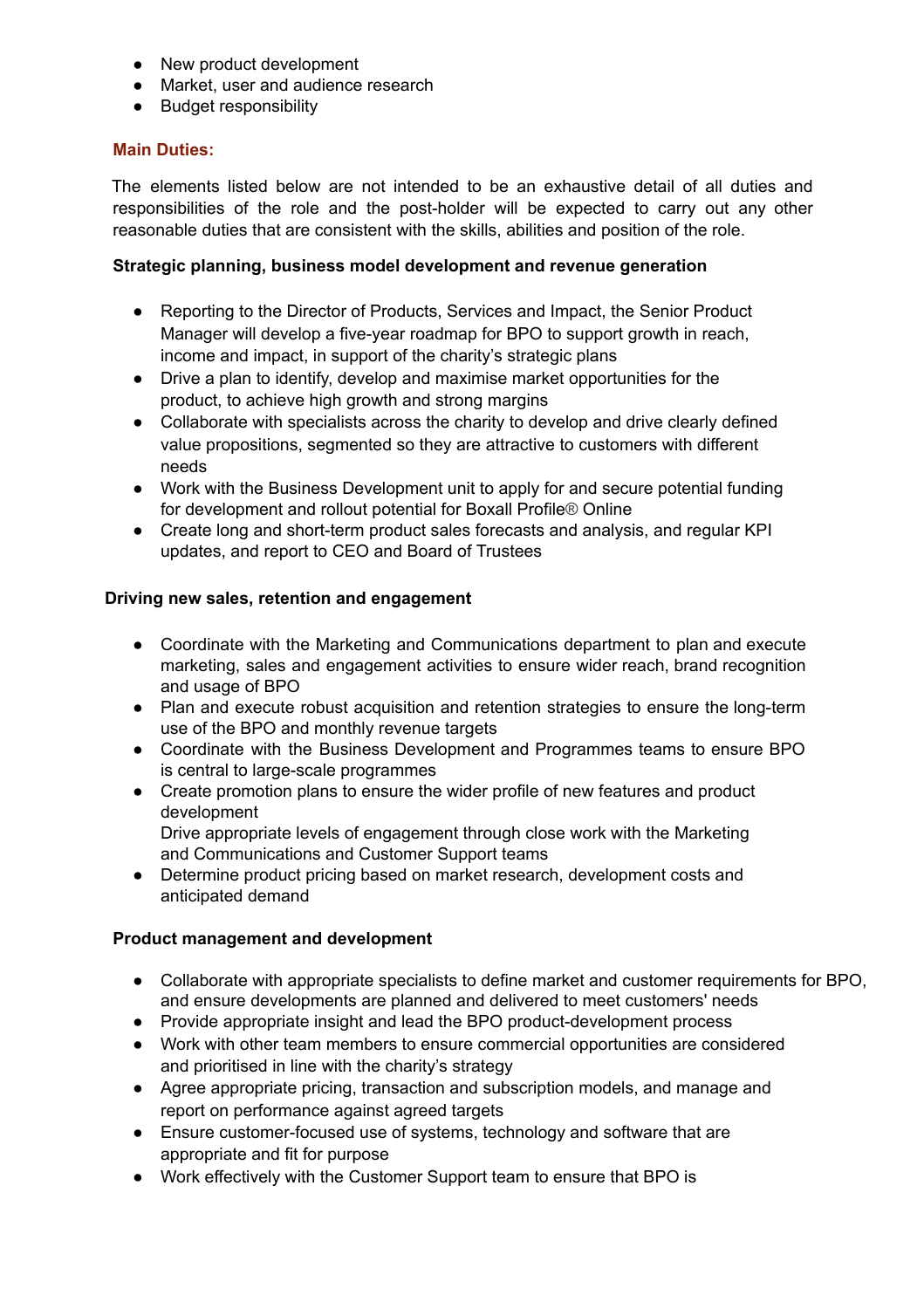offering an outstanding customer experience, delays are minimised, and customer pain points are designed out

- Understand technical language and platforms to ensure the BPO platform delivers the best user experience for subscribers
- Prioritise and manage the product backlog, and commission and manage development
- Manage outsourced technical developers and technical partners
- Ensure that BPO is technically robust, secure and complies with all cybersecurity and data protection requirements
- Ensure the continued development of the BPO platform is within budget and on time each quarter

## **New product development**

- Identify key opportunities for new digital tools, products and services, and key gaps in our offer
- Assess the impact and commercial viability of potential new digital products
- Manage the development of new products and services in line with lean product development principles
- Manage resource and launch planning for new digital products

### **Market, user and audience research**

- Communicate with users to gain a deep understanding of customer experience and to scope and prioritise work based on business and customer impact
- Identify and fill product gaps, solicit and capture new ideas that improve customer experience and drive growth
- Ensure appropriate BPO data is collated
- Develop BPO case studies in conjunction with the Marketing and Communications team for sales and marketing purposes
- Understand customer needs through continuous research and use market data to inform the decision-making process
- Develop and implement a framework to analyse competition for BPO
- Ensure all new contracts and programmes that include BPO include impact and evaluation criteria that contribute to overall charity objectives

## **Budget responsibility**

- Be an active member of the team, ensuring nurture**uk** delivers and maintains an excellent relationship with stakeholders in line with its strategy
- Manage, coach and develop team members in line with nurture**uk**'s six principles and values
- Have budget responsibility for BPO development, marketing and other projects

In addition, the postholder will:

- Contribute to the wider development of nurture**uk** in line with its strategic vision
- Promote and role model nurture**uk** values and ensure timely and impactful collaboration across all teams

## **Person Specification – Senior Product Manager (BPO)**

This is an exciting and challenging role, at the heart of an agile organisation with a strong record and reputation, with the potential for real and profound change for children and young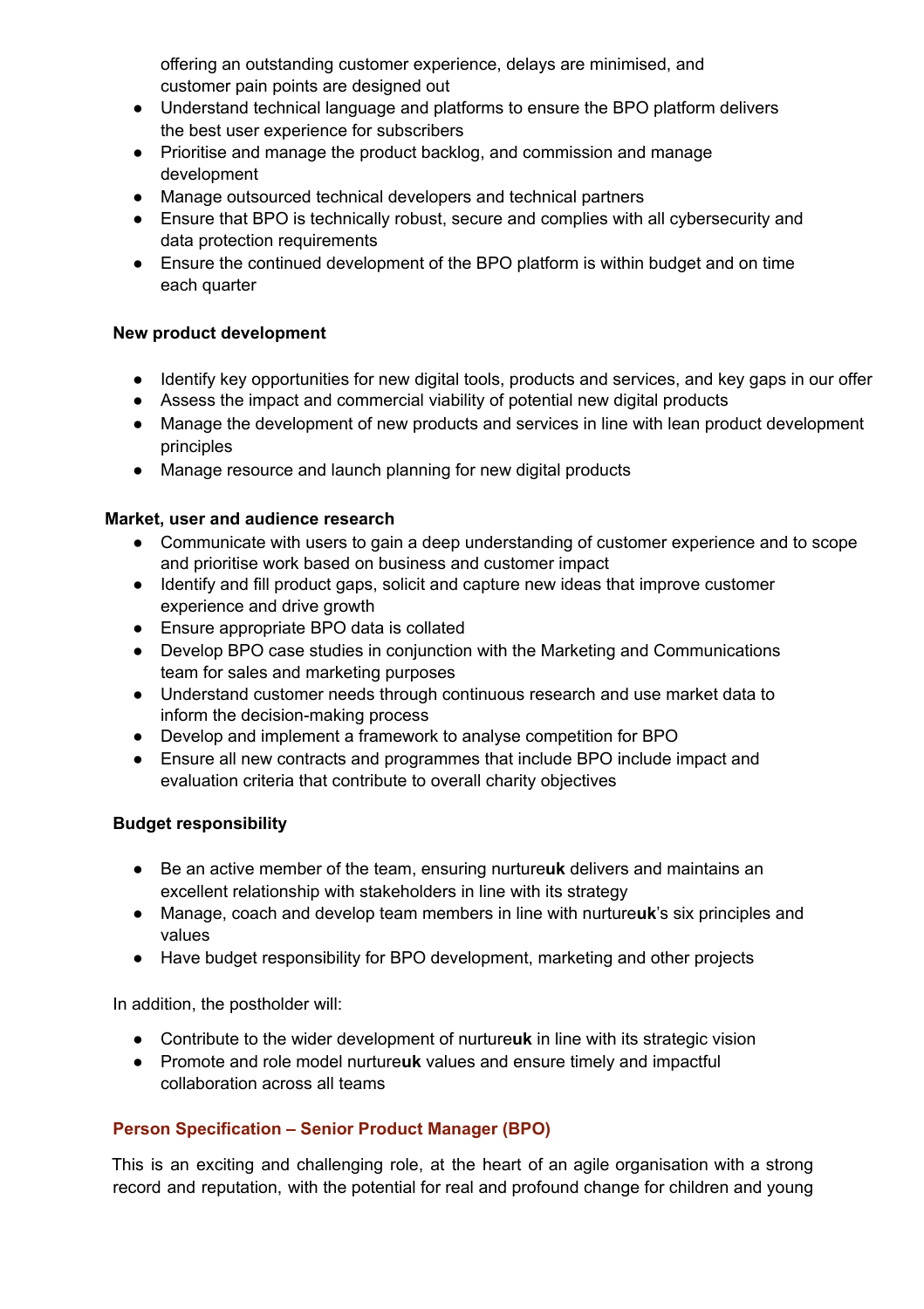people.

The role requires an individual who has direct experience of working across a broad range of the specialist areas of responsibility identified above.

Where an individual lacks specific personal experience of working in a particular area they would be expected to demonstrate evidence to support their potential to do so and an understanding of the factors that will drive success.

## **Education, experience and knowledge:**

Significant experience working in a Product Manager position with all or most of the following areas:

- Sound experience and knowledge of product management and development of online subscription-based products
- Knowledge of customer-centric services
- Good experience of strategic planning
- Knowledge of financial planning and strategy
- Knowledge of lean product development and agile development methodologies
- Sufficient technical knowledge to critically engage with developers and understand the software the team is building
- Familiarity with business process improvement and comfortable working on problems that involve people, process and technology elements
- Familiarity with analytics tools and platforms, Salesforce CRM and project management and product development tools
- Acquisition and retention marketing experience
- Research and impact evaluation experience
- Proven ability to lead, set direction, coach, empower and inspire teams to deliver whilst driving through continuous improvement
- Experience of business-to-business products
- Experience of the education sector

## **Skills and abilities:**

- Excellent communicator with the ability to simplify complex problems and develop workable solutions
- Proactive and innovative thinker with ability to develop ideas, set direction and then deliver
- Business-focused, with a charitable perspective and an understanding on the impact on people matters
- Practical with a positive 'can do' 'hands-on' attitude
- Able to foster trust by delegating, empowering and coaching/mentoring as needed
- Forward thinking and passionate about delivering change
- Ability to manage tight deadlines and changing priorities, engendering confidence in own expertise whilst showing willingness to reflect on and learn from the expertise of colleagues across the organisation
- Role model of the values and behaviours required by nurture**uk**

# **Person Specification**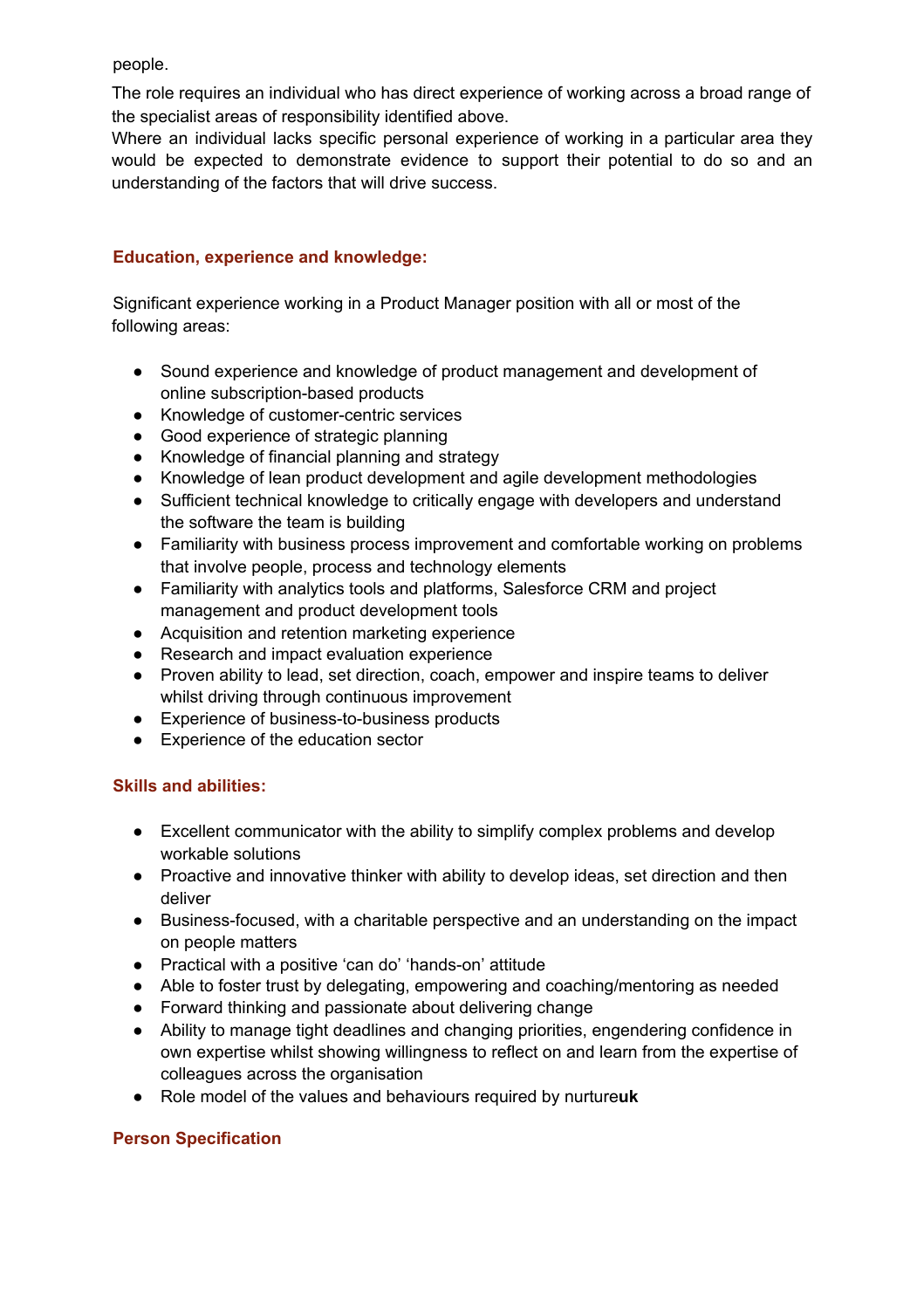|                                                        | <b>Essential</b>                                                                                                                                                                                                                                                                                                                                                                                                                                                    | <b>Desirable</b>                                                                                                                                                                                                                                                                                                                                                                                                                                                                                                               |
|--------------------------------------------------------|---------------------------------------------------------------------------------------------------------------------------------------------------------------------------------------------------------------------------------------------------------------------------------------------------------------------------------------------------------------------------------------------------------------------------------------------------------------------|--------------------------------------------------------------------------------------------------------------------------------------------------------------------------------------------------------------------------------------------------------------------------------------------------------------------------------------------------------------------------------------------------------------------------------------------------------------------------------------------------------------------------------|
| <b>Professional/Education</b><br><b>Qualifications</b> | Is a professional with proven<br>experience in the specialised<br>area of work outlined above                                                                                                                                                                                                                                                                                                                                                                       | Degree-level qualification<br>Additional relevant product<br>management qualifications                                                                                                                                                                                                                                                                                                                                                                                                                                         |
| <b>Experience</b>                                      | Sound experience and<br>knowledge of product<br>management and development<br>of online subscription-based<br>products<br>Good experience of strategic<br>planning<br>Acquisition and retention<br>marketing experience<br>Research and impact evaluation<br>experience<br>Proven ability to lead, set<br>direction, coach, empower and<br>inspire teams to deliver whilst<br>driving through continuous<br>improvement<br>Practical experience of user<br>research | Knowledge of lean product<br>development and agile<br>development methodologies<br>Familiarity with business<br>process improvement and<br>comfortable working on<br>problems that involve<br>people, process and<br>technology elements<br>Familiarity with analytics<br>tools and platforms,<br>Salesforce CRM and project<br>management and product<br>development tools<br>Experience of<br>business-to-business<br>products<br>Experience of the education<br>sector<br>Experience of<br>commissioning market<br>research |
| <b>Knowledge</b>                                       | Knowledge of customer-centric<br>services<br>Knowledge of financial planning<br>and strategy<br>Sufficient technical knowledge to<br>critically engage with developers<br>and understand the software the<br>team is building                                                                                                                                                                                                                                       | Understanding of<br>working within<br>charity governance                                                                                                                                                                                                                                                                                                                                                                                                                                                                       |
| <b>Skills</b>                                          | Excellent communicator with the<br>ability to simplify complex                                                                                                                                                                                                                                                                                                                                                                                                      |                                                                                                                                                                                                                                                                                                                                                                                                                                                                                                                                |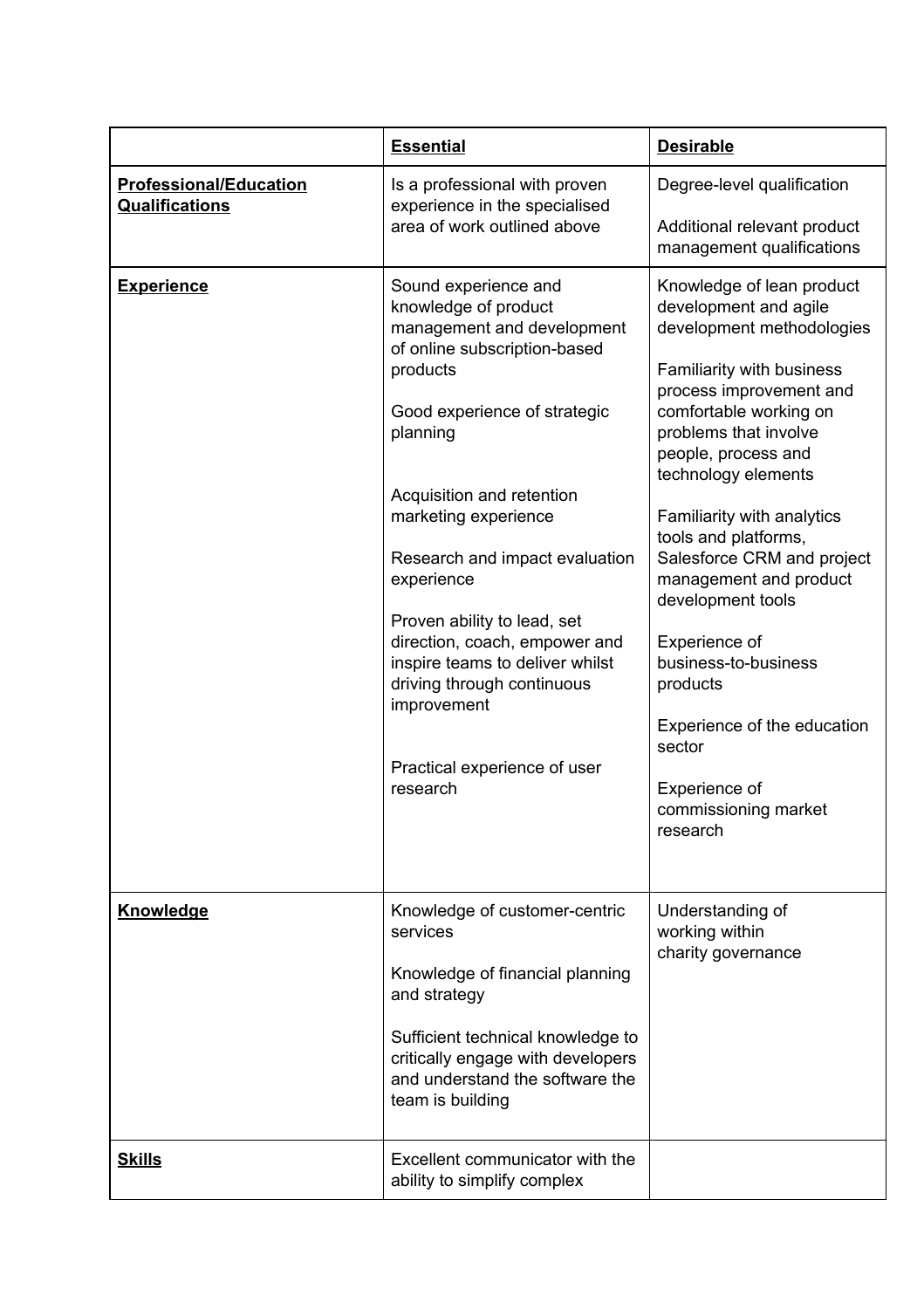|                            | problems and develop workable<br>solutions                                                                                                                                                                                          |  |
|----------------------------|-------------------------------------------------------------------------------------------------------------------------------------------------------------------------------------------------------------------------------------|--|
|                            | Proactive and innovative thinker<br>with ability to develop ideas, set<br>direction and then deliver                                                                                                                                |  |
|                            | Business-focused, with a<br>charitable perspective and an<br>understanding on the impact on<br>people matters                                                                                                                       |  |
|                            | Practical with a positive 'can do'<br>'hands-on' attitude                                                                                                                                                                           |  |
|                            | Able to foster trust by delegating,<br>empowering and<br>coaching/mentoring as needed                                                                                                                                               |  |
|                            | Forward thinking and passionate<br>about delivering change                                                                                                                                                                          |  |
|                            | Ability to manage tight deadlines<br>and changing priorities,<br>engendering confidence in own<br>expertise whilst showing<br>willingness to reflect on and<br>learn from the expertise of<br>colleagues across the<br>organisation |  |
|                            | Role model of the values and<br>behaviours required by<br>nurtureuk                                                                                                                                                                 |  |
| <b>Personal attributes</b> | Approachable, open manner                                                                                                                                                                                                           |  |
|                            | Collaborative team player                                                                                                                                                                                                           |  |
|                            | Excellent interpersonal skills<br>(written and verbal)                                                                                                                                                                              |  |
|                            | Flexible                                                                                                                                                                                                                            |  |
|                            | Self-motivated                                                                                                                                                                                                                      |  |
|                            | <b>Creative thinker</b>                                                                                                                                                                                                             |  |
|                            | Empathetic                                                                                                                                                                                                                          |  |
|                            | Proactive approach to ongoing<br>professional development                                                                                                                                                                           |  |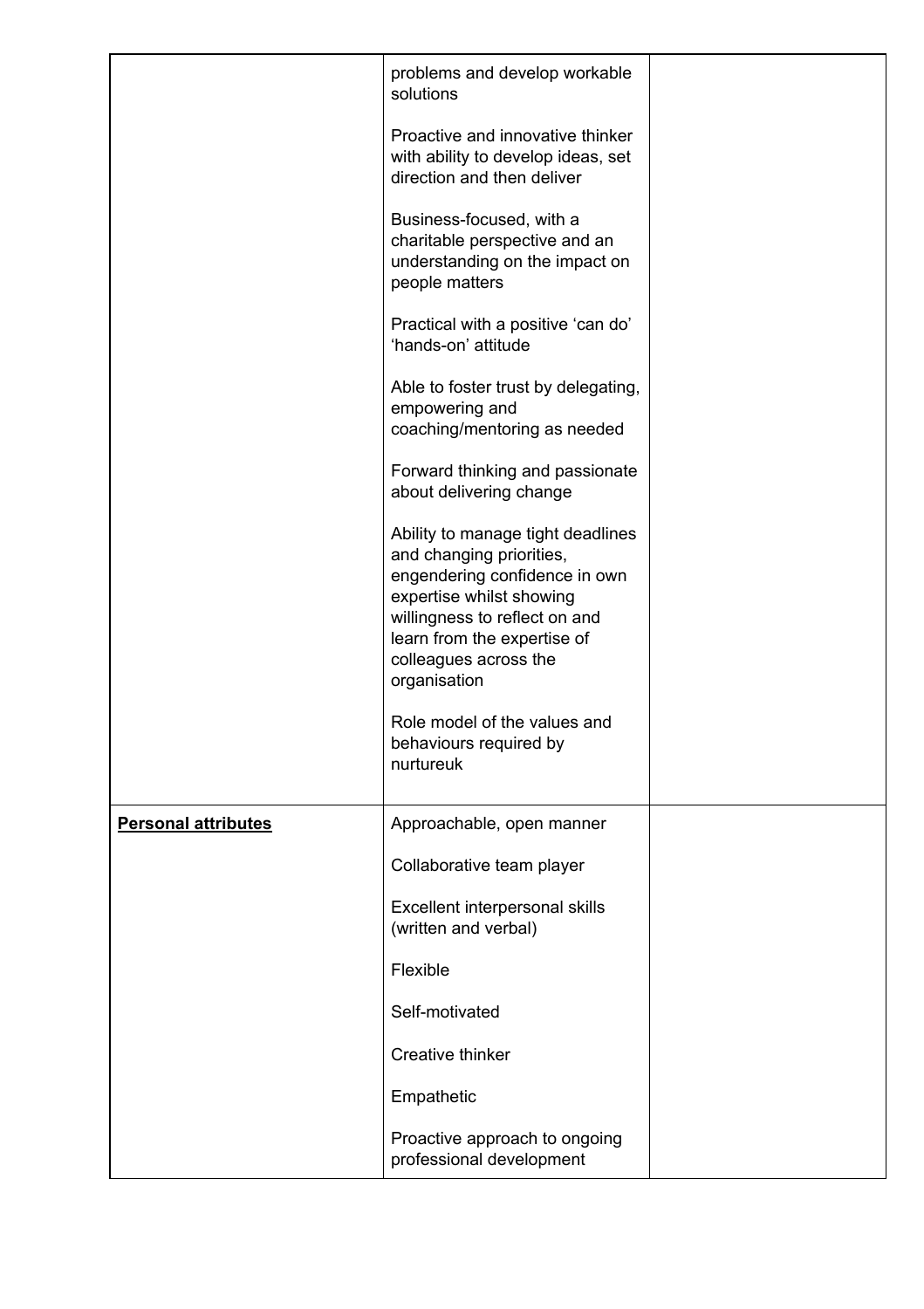|              | A commitment to the six<br>principles of nurture.                                                      |  |
|--------------|--------------------------------------------------------------------------------------------------------|--|
|              | A passionate belief in the impact<br>of nurture in improving the lives<br>of children and young people |  |
| <b>Other</b> | Up-to-date DBS check and<br>commitment to safeguarding                                                 |  |

## **How to apply:**

Applicants are asked to provide a current CV and 2-page covering letter outlining evidence against the essential criteria in the job description, clearly identifying the skills and experiences applicable to the role. Please submit your application to Director of Products, Services and Impact, Tom Ryan: Tom@nurtureuk.org

### **About nurtureuk**

**Our vision**

A world where:

1. Child development isn't limited by lack of nurture in education

2. Adults working with and caring for Children and Young People are supported and equipped with evidence-based tools to help them flourish and learn

#### **Our mission**

nurture**uk** is dedicated to improving life chances of every child and young person by promoting nurture across the whole education system and beyond:

- We are proud of being a charity and driven by social purpose
- Children and young people's development is at the heart of everything we do
- We want to amplify the benefits of nurture for every Child and Young Person within and beyond the classroom
- We are evidence-based and practice-led in line with the six principles of nurture

**The Six Principles Of Nurture**